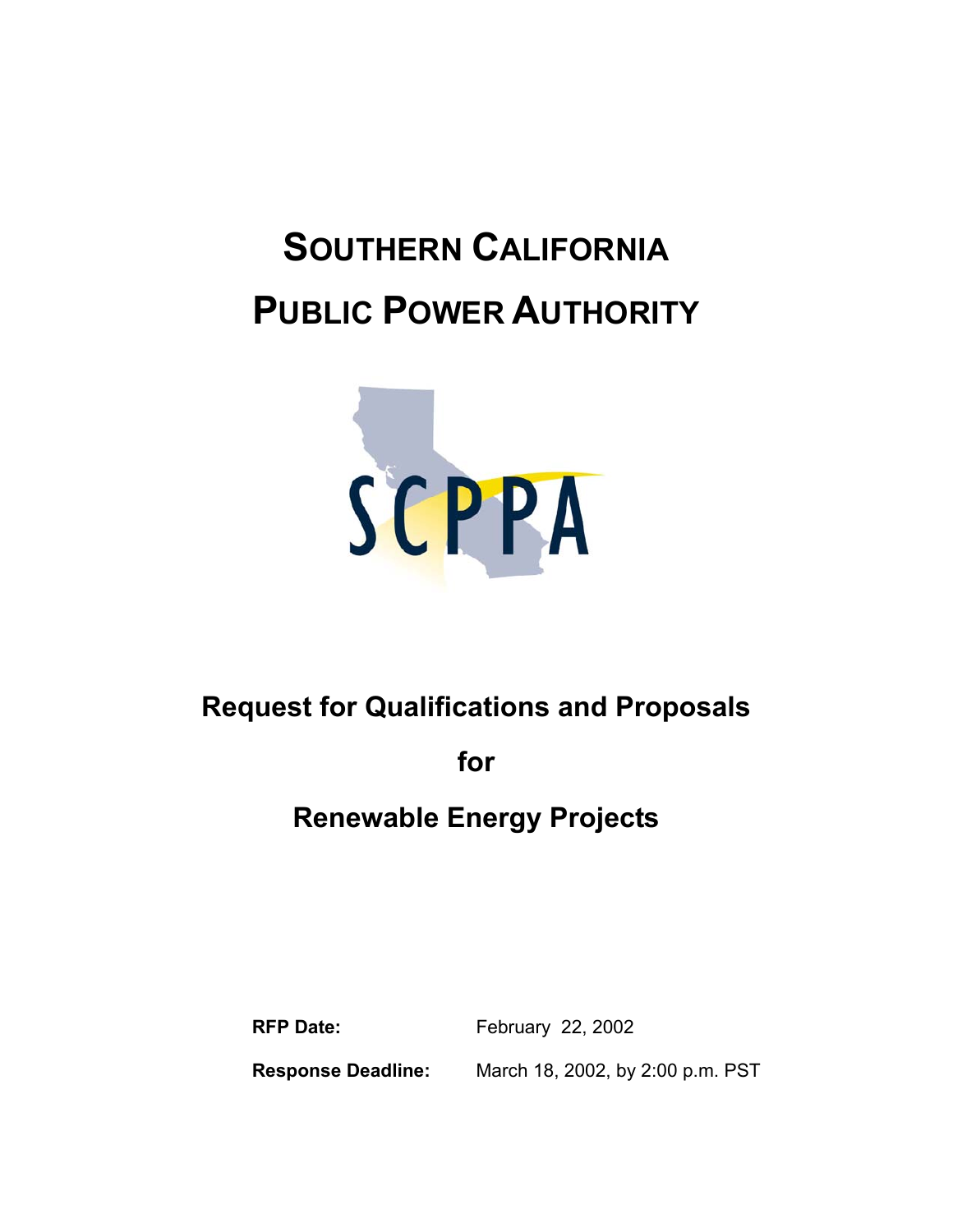# **SOUTHERN CALIFORNIA PUBLIC POWER AUTHORITY**

## **Request for Qualifications and Proposals for Renewable Energy Projects**

The Southern California Public Power Authority (SCPPA) is hereby soliciting competitive proposals for 70 to 120 megawatts (MW) of renewable energy, through equity participation in one or more renewable power facilities (preferred) or under a long-term contract (optional).

#### **Introduction**

SCPPA, a joint powers authority and a public entity organized under the laws of the State of California, was created pursuant to the Government Code of California and a Joint Powers Agreement for the purpose of planning, financing, developing, acquiring, constructing, operating and maintaining projects for the generation or transmission of electric energy.

Membership consists of twelve cities and one irrigation district which supply electric energy to Southern California, including the municipal utilities of the cities of Anaheim, Azusa, Banning, Burbank, Colton, Glendale, Los Angeles, Pasadena, Riverside, and Vernon, and the Imperial Irrigation District. In 2001 the cities of Cerritos and San Marcos joined SCPPA.

SCPPA is governed by its Board of Directors, which consists of representatives from each of its members. The management of SCPPA is under the direction of an Executive Director, who is appointed by the Board. SCPPA currently holds capacity entitlements in the following projects and 100% of the output is sold and controlled by its member utilities:

#### **SCPPA Projects**

- Palo Verde Power Project
- Hoover Uprating Power Project
- San Juan (Unit 3) Power Project
- Magnolia Power Project
- Southern Transmission System
- Mead-Adelanto Transmission Project
- Mead-Phoenix Transmission Project.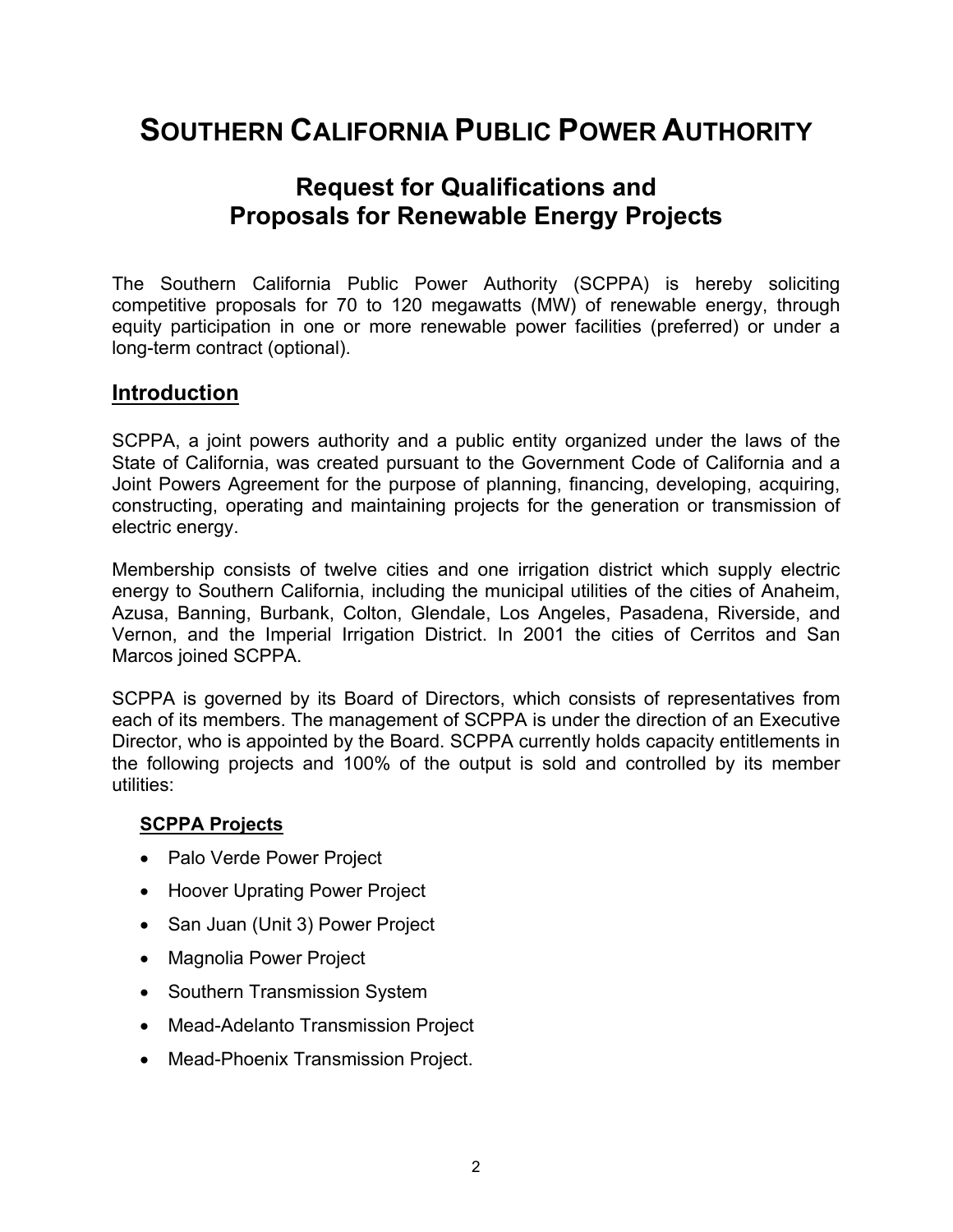## **Equity Participation Preferred**

SCPPA is well positioned to facilitate the joint ownership of a renewable power project for the benefit of its members. Similar to the above projects, SCPPA would hold an undivided equity interest in all or part of the facility, issue tax-exempt debt financing to pay for the capital buy-in, and sell 100% of the output to the interested members at cost. SCPPA's low cost of capital provides a benefit to its members under the equity/ownership scenario; therefore this is the preferred scenario for this RFP. Also, ownership reduces the credit risk element associated with long-term contracts. In cases where resource leases or rights-of-way do not accommodate subdivision, respondents may designate a clear dividing line between the facility and the resources to accommodate partial ownership by SCPPA. However, long-term contracts will be considered as a secondary option if equity/ownership is not feasible.

### **Scope of Services**

Respondents shall propose to opportunities for SCPPA to purchase renewable energy under long-term contract or through equity participation in one or more renewable energy facilities. The proposals shall address the following terms and conditions:

- **1. Contract Quantity:** 70 to 120 MW total capacity; probably spread among multiple projects
- **2. Energy Availability:** A detailed description of the energy availability shall be provided (i.e., daily load shape and annual capacity factor).
- **3. Fuel:** Any certifiable renewable energy (i.e., solar, geothermal, wind, biomass, small hydro, etc.)
- **4. Point of Delivery (POD):** SCPPA may accept some or all of respondent firm's energy and/or non-firm energy at Mead 230, Mead 500, Marketplace, Westwing 500, Mona, Gonder, LADWP-Sylmar, NOB, McCullough 500, or ISO SP15. Respondent shall designate delivery point(s) in its proposal.
- **5. Capacity Price:** If applicable, a lump sum or periodic capacity price shall be provided for the contract quantity.
- **6. Energy Price:** An energy price, which is in addition to, or in lieu of, the capacity price shall be provided in \$/MWh.
- **7. Firmness:** The firmness of the energy shall be specified (i.e., system firm, unit contingent, liquidated damages, etc.).
- **8. Dispatchability/Scheduling:** The dispatchability of the unit and scheduling requirements/limitations shall be provided.
- **9. Commercial Operation Date:** A proposed commercial operation date with a milestone schedule shall be provided.
- **10. Term:** A proposed term from five years to life-of-facility shall be provided.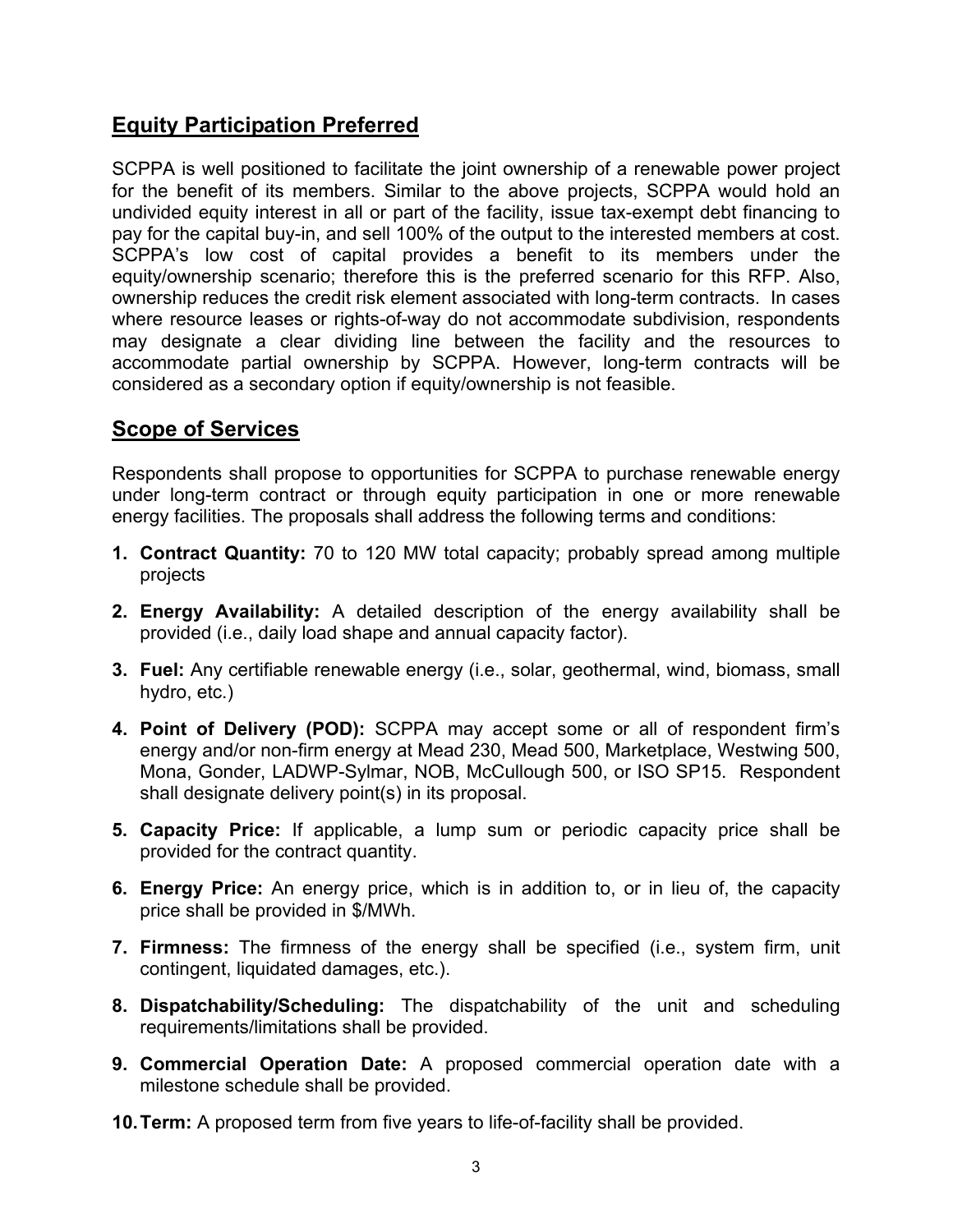### **Proposal Selection Criteria**

- SCPPA, at its sole discretion, shall evaluate responsive proposals and select proposals, if any, which provide the most value to SCPPA and its customers.
- Proposals may be combined with other proposals, at SCPPA's sole discretion.
- SCPPA shall determine at its sole discretion the value of any and/or all proposals.
- SCPPA shall evaluate any proposals in terms of price and non-price attributes.
- SCPPA shall perform an initial screening evaluation to identify and eliminate any proposals that are not responsive to the RFP, do not meet the minimum requirements set forth in the RFP, are clearly not economically competitive with other proposals, or are submitted by respondents that lack appropriate creditworthiness, sufficient financial resources, or qualifications to provide dependable and reliable services.
- SCPPA reserves the right, without qualification and in its sole discretion, to accept or reject any or all proposals for any reason without explanation to the respondent, or to make the award to that respondent, who, in the opinion of SCPPA, will provide the most value to SCPPA and its customers. SCPPA also reserves the right to make an award to the other than the lowest price offer or the proposal evidencing the greatest technical ability if SCPPA determines that to do so would result in the greatest value to SCPPA and its customers.
- SCPPA reserves the right to reject any, all, or portions of the proposals received for failure to meet any criteria set forth in this RFP. SCPPA also may decline to enter into a power purchase arrangement with any respondent, terminate negotiations with any respondent, or to abandon the RFP process in its entirety.
- Those respondents who submit proposals agree to do so without legal recourse against SCPPA, it's members, and their directors, officers, employees and agents for rejection of their proposal(s) or for failure to execute a power purchase agreement for any reason. SCPPA shall not be liable to any respondent or party in law or equity for any reason whatsoever for any acts or omissions arising out of or in connection with this RFP.
- Respondent shall be liable for all its costs and SCPPA shall not be responsible for any respondent's costs incurred to prepare, submit, or negotiate its proposal, a contract or for any other activity related thereto.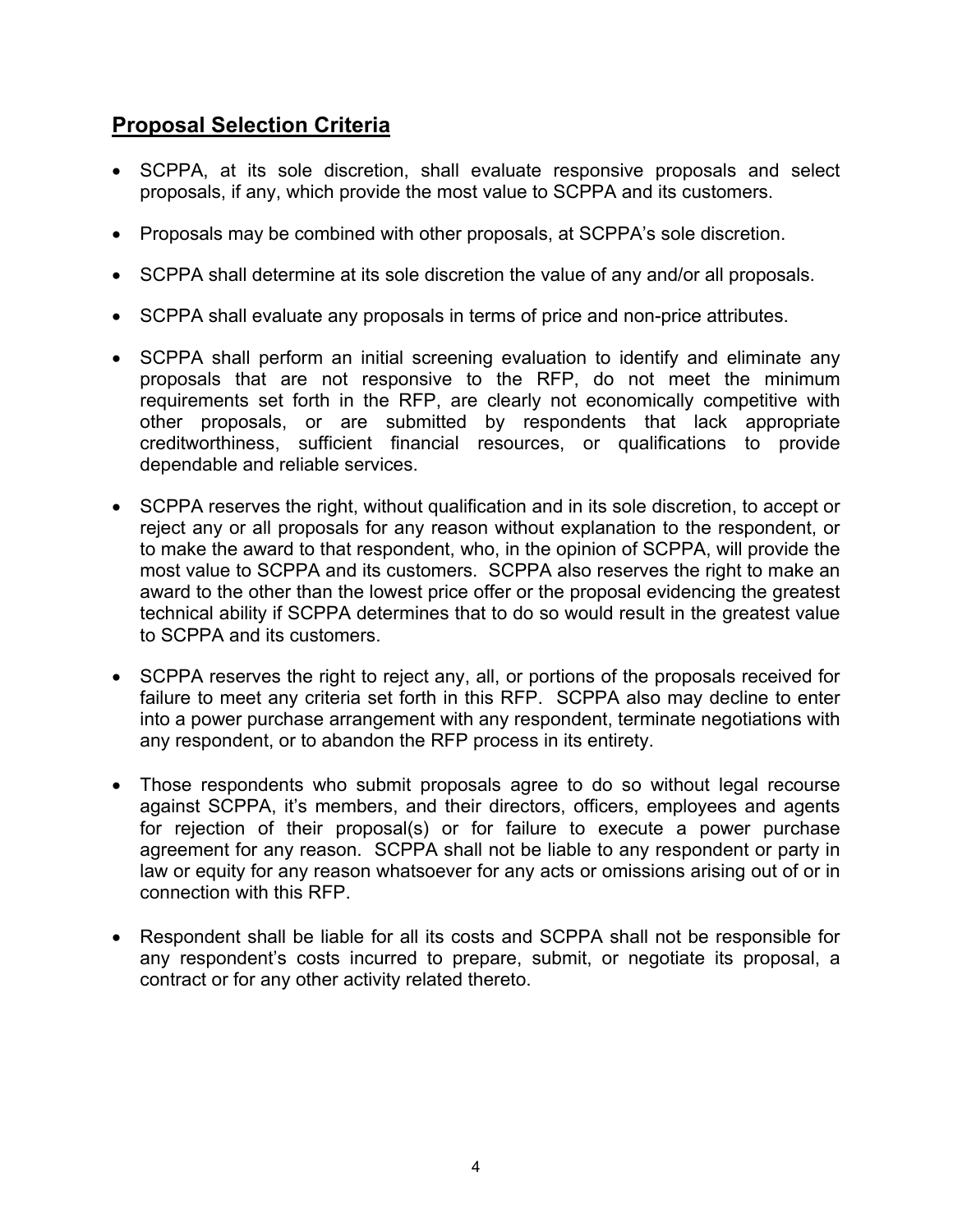## **Site/Facility Requirements for Proposed New Generating Facilities**

Respondent shall provide the following information in its proposal, where applicable:

- A Project Facility Plan that identifies all major permits, licenses, and approvals, which are required and a schedule for their completion
- Identification of Project participants and management team; identification of those responsible for design, construction, permitting, operations and maintenance
- Description of Project/generation technology and a description of technical resource data, including any studies or reports regarding the resource
- Description of the fuel supply contracts and status, if applicable
- Conceptual design, major equipment list
- Description of the proposed ownership and operation structure (i.e., 100% SCPPAowned turnkey, corporation, general partnership, limited partnership, etc.).

#### **Milestone Schedule**

Respondent shall provide the following information in its proposal, where applicable: A satisfactory major milestone schedule that includes at least the following:

- Proposed schedule for obtaining site control through executed leases, fee purchases, or other means
- Projected schedule for obtaining permits and licenses, major equipment purchasing and construction financing
- Expected construction schedule including anticipated commencement of testing and commercial operation
- Projected schedule to acquire necessary transmission/interconnection service.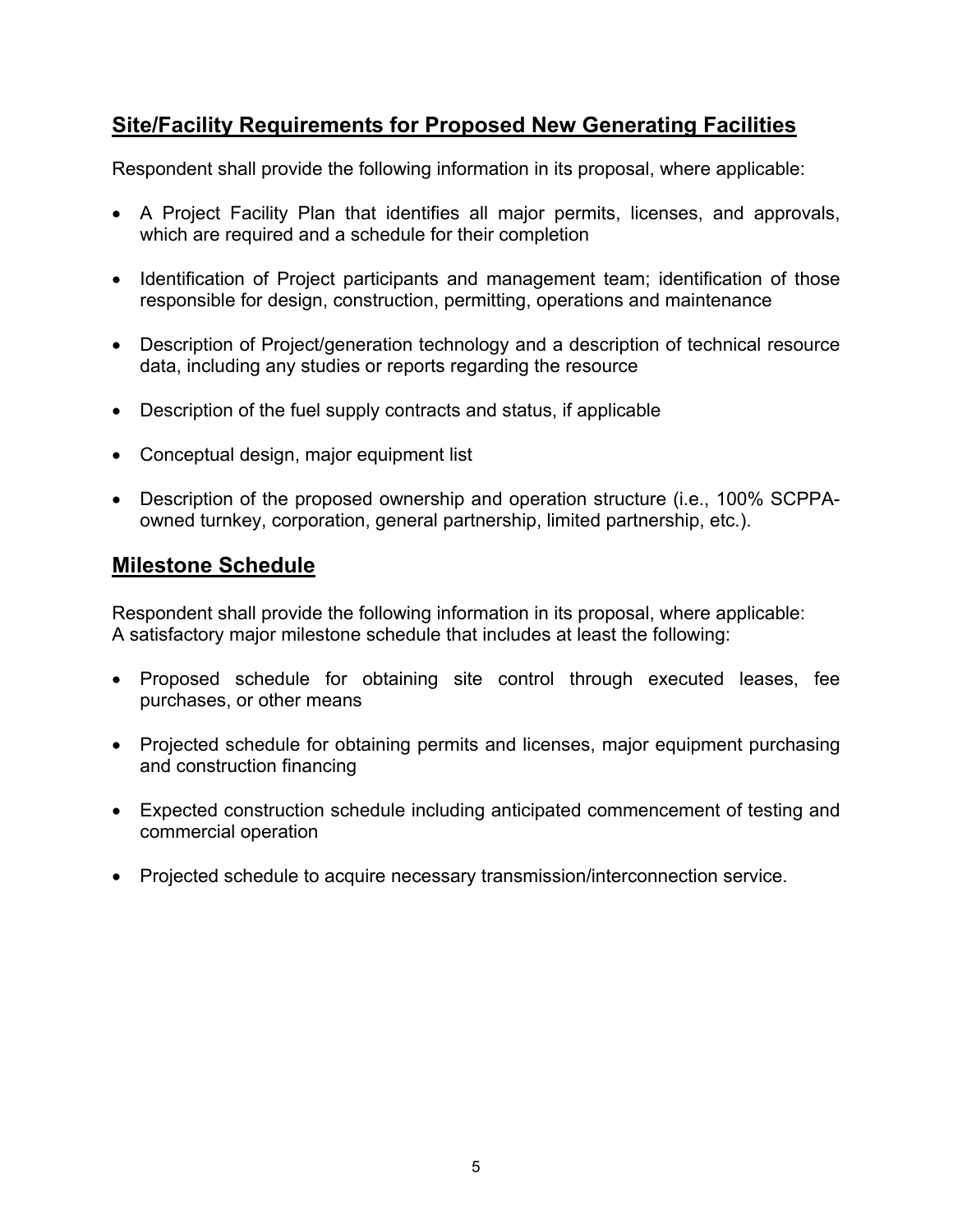### **Further Required Information**

Unless required elsewhere in this RFP, respondent shall provide the following information, where applicable, in its proposal:

- Project name and location
- Maximum and minimum monthly capacity factors
- Summer and winter maximum net capacity
- Expected annual availability factor based on summer capacity proposed
- Energy and/or associated capacity to be provided to parties other than SCPPA
- Proposed power factor (i.e., 95% leading or lagging)
- Projected environmental emissions from proposed project
- Rights for SCPPA to perform full or partial dispatch
- Status for obtainment of water rights
- Identify projects utilizing the same resources type in commercial operation which respondent developed and/or operates.
- Specify lead employees and describe their experience with the development, construction, finance closing, commercial operation, and maintenance of similar projects as proposed by respondent in response to this RFP.
- Specify whether proposal is unit contingent or another firmness level.
- Specify whether proposal has any ancillary service capability or requirement.
- Indicate any proposed subordination of SCPPA's rights in the event of default by respondent to lenders.
- Provide current financial statements of all entities involved as Project participants or as part of management team. This shall include items such as audited financial statements not over twelve months old, annual reports, FERC Form 1, and any other applicable financial information. If none of the above are available, respondent shall be expected to provide verifiable financial statements for the past three (3) years if available, and respondent's Dunn & Bradstreet identification number, where available. Respondent shall indicate any and all pending litigation that could affect the viability of respondent's proposal or respondent's financial stability.